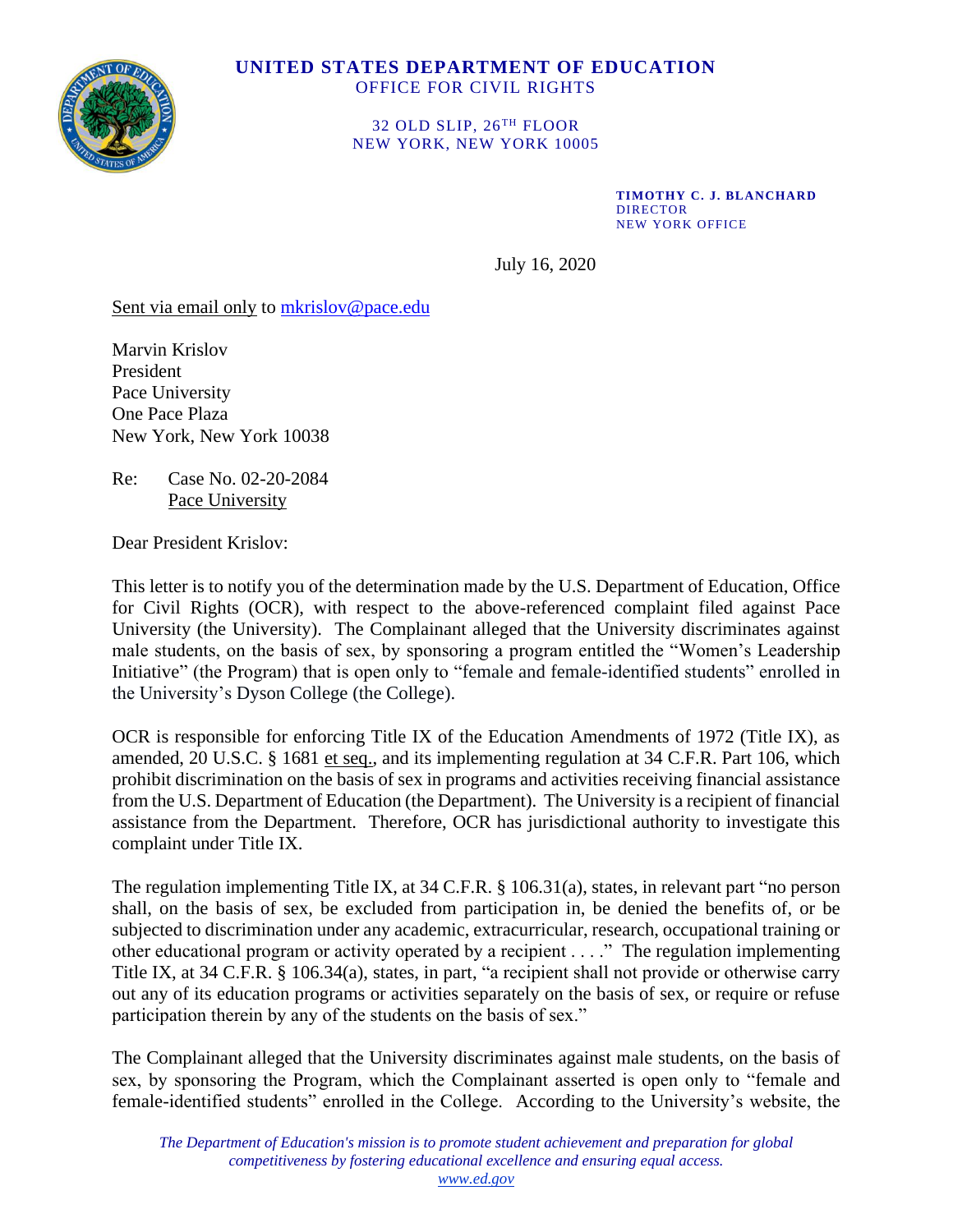Program is for "female and female-identified students enrolled" in the College. The website further states that the Program is designed to "build community across diverse experiences including race, culture, class, sexuality, areas of study and other aspects of social identity"; "encourage skills that empower leaders"; "raise awareness of inequalities and guide [Program] Fellows to develop strategies to address these inequalities"; "include networking, wellness, and personal growth activities to address challenges and obstacles young women experience as they develop leadership skills"; "provide academic mentoring and support to assist women as they explore career and life choices"; and "create a forum to counter the 'sexism fatigue' young women experience as they try to reach their goals."<sup>1</sup>

According to the University, the Program is open to all first-year students enrolled in the College regardless of sex, gender, or gender identity, and that the only Program requirements are that the applicant: (1) be enrolled in the College; (2) submit a Program application; (3) attend weekly Program meetings during the fall and spring semesters; and (4) attend a one-on-one session with Program directors. The University informed OCR that the Program application does not ask applicants to disclose sex; however, the University informed OCR that it has historically mailed the Program application only to first-year female and female-identified students enrolled in the College. Further, as stated previously, OCR determined that the Program is described on the University's website as a "one-year program for female and female-identified students enrolled in" the College. Additionally, all photographs on the Program's webpage, as well as the video on the webpage, depict female or female-identified participants. The University informed OCR that no male or male-identified student has ever participated in the Program.

Based on the foregoing, OCR has concerns that the University has not conveyed that the Program is open to students regardless of sex. For example, the University has historically mailed the Program application only to first-year female and female-identified students enrolled in the College; and all the marketing materials on the Program webpage depict female or femaleidentified participants. The University expressed an interest in resolving the complaint allegation and OCR determined that it is appropriate to do so. On July 14, 2020, the University signed the enclosed resolution agreement to resolve the complaint allegation. OCR will monitor the implementation of the resolution agreement.

This letter should not be interpreted to address the University's compliance with any other regulatory provision or to address any issues other than those addressed in this letter. This letter sets forth OCR's determination in an individual OCR case. This letter is not a formal statement of OCR policy and should not be relied upon, cited, or construed as such. OCR's formal policy statements are approved by a duly authorized OCR official and made available to the public. The complainant may have the right to file a private suit in federal court whether or not OCR finds a violation.

Please be advised that the University may not harass, coerce, intimidate, or discriminate against any individual because the individual has filed a complaint or participated in the complaint resolution process. If this happens, the individual may file a complaint alleging such treatment.

<sup>&</sup>lt;sup>1</sup> *See* <https://www.pace.edu/dyson/initiatives-research/womens-leadership-initiative> (site last visited on June 26, 2020).